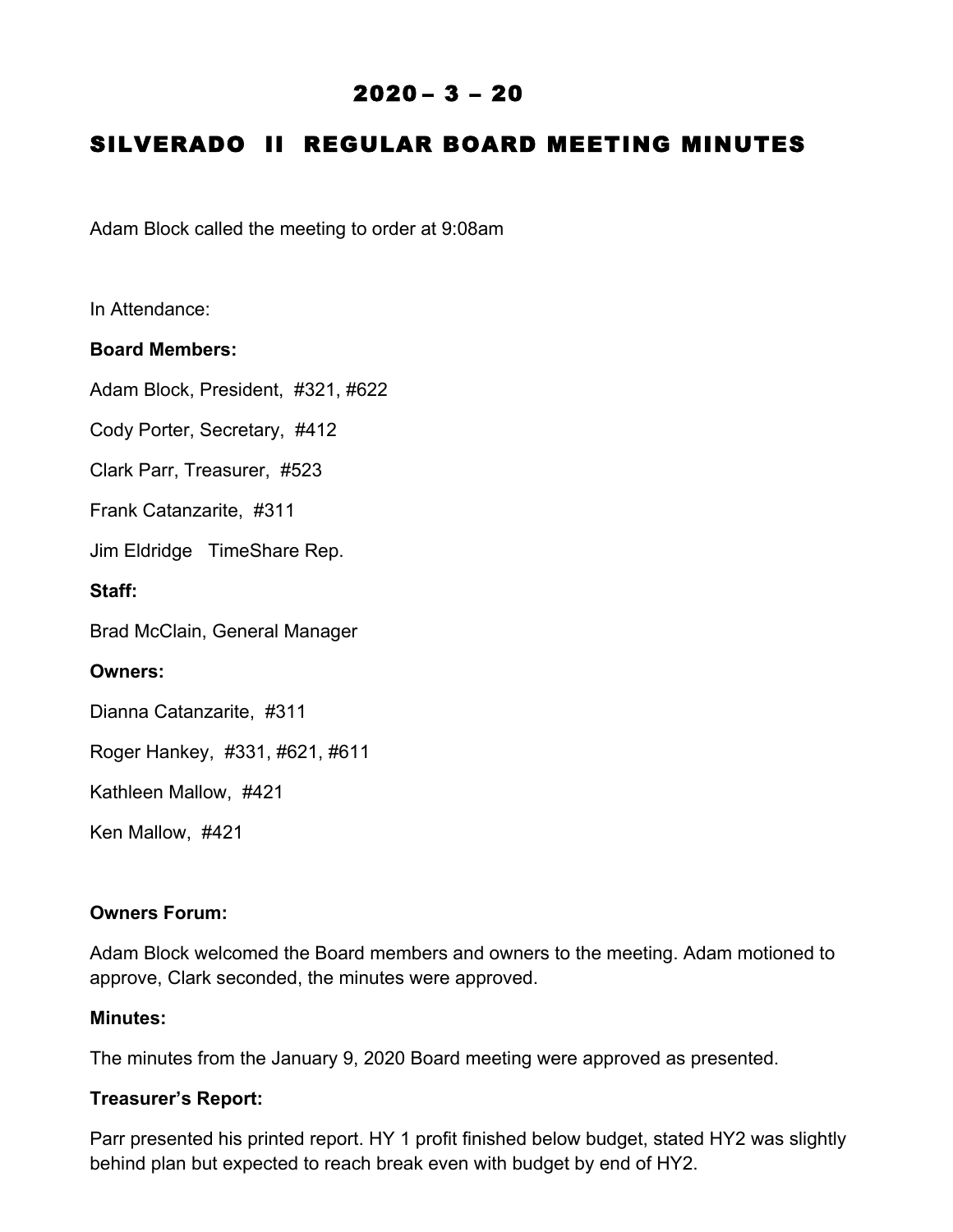Time shares continued to be normal. Rental income in Q1 was short of expected. Running below projections barely. 89k in the whole owners, equity of 78k. Transfers were made of 50k in Novmeber. We have executed the plan of moving funds to reserve fund. Sept reserve was 150k for whole owners. Everything consistent with plans so far. Used funds to fix the dry sprinkler lines. Unrealized expenditure for carpet will be used. Reserve fund at 148k, includes first 3 quarters of dues.

Parr stated that there are no plans for any deck replacements this year.

## **General Manager's report:**

McClain presented his written report.

Discussed replacing the dry sprinkler, suggested completing the project. 3 more lines. Try to complete by May, June, September. Brad may proceed with current fiscal year.

No new news on the potential development next door.

## **Discussion of 2020 Projects:**

Decks if needed. Work in the garage for the remaining dry system. Clark suggested to continue to talk about everything added to the 10 year report, including potential elevator repairs. Suggestion to get an assessment study for repair/ replace of the elevators.

## **Other business:**

COVID 19. Operations have ceased until June 1st. We were ahead of the curve. We are looking to governor Jared Polis' guidance on when to reopen.

Completion of moving all of the documents to a new secure site. Adam and Cody are still working on this. Clark will help with the document migration.

At the conclusion of the meeting, the Board held executive session and consulted its attorney. The Board then re-opened the meeting and passed by unanimous consent a resolution related to time shares.

Meetings are the 3<sup>rd</sup> Saturday every off month.

The next meeting is May 16, 2020. A teleconference at 9:00am Denver time.